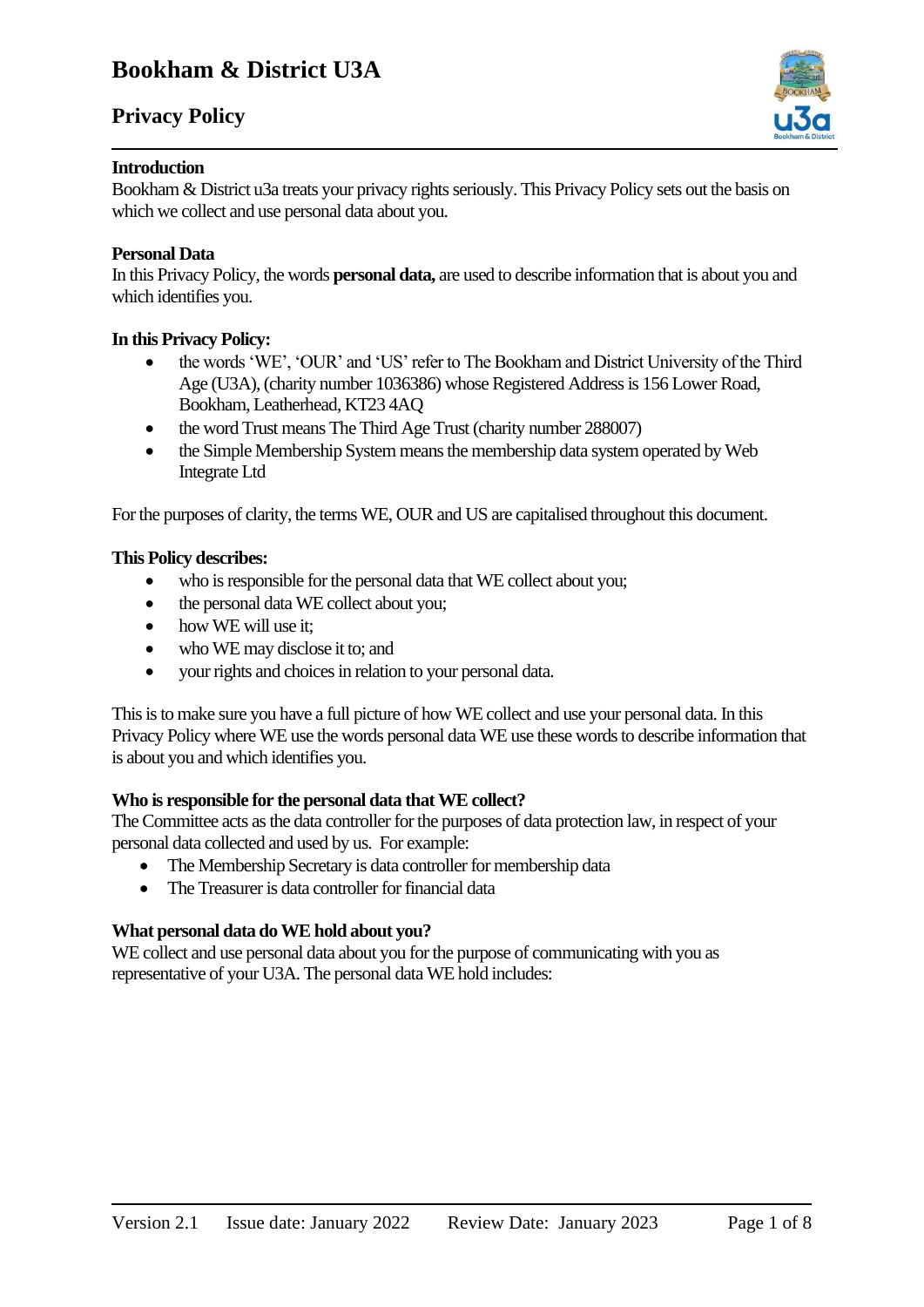

The information that you provide to US/ WE collect from you may include the following:

| <b>General</b>      |                                                                                                                                                                                                                                                                                                                                                                                                                                                                                         |  |  |
|---------------------|-----------------------------------------------------------------------------------------------------------------------------------------------------------------------------------------------------------------------------------------------------------------------------------------------------------------------------------------------------------------------------------------------------------------------------------------------------------------------------------------|--|--|
| Contact information | When you express an interest in becoming a member of<br>Bookham & District u3a you will be asked to provide certain<br>information. This includes:                                                                                                                                                                                                                                                                                                                                      |  |  |
|                     | your name                                                                                                                                                                                                                                                                                                                                                                                                                                                                               |  |  |
|                     | home address                                                                                                                                                                                                                                                                                                                                                                                                                                                                            |  |  |
|                     | email address                                                                                                                                                                                                                                                                                                                                                                                                                                                                           |  |  |
|                     | telephone number                                                                                                                                                                                                                                                                                                                                                                                                                                                                        |  |  |
|                     | your subscription preferences                                                                                                                                                                                                                                                                                                                                                                                                                                                           |  |  |
|                     | Interests in groups and roles                                                                                                                                                                                                                                                                                                                                                                                                                                                           |  |  |
|                     | Whether you are prepared to Gift Aid your subscription                                                                                                                                                                                                                                                                                                                                                                                                                                  |  |  |
|                     | <b>Emergency Contacts (ICE)</b>                                                                                                                                                                                                                                                                                                                                                                                                                                                         |  |  |
| <b>Other</b>        |                                                                                                                                                                                                                                                                                                                                                                                                                                                                                         |  |  |
|                     | Technical information, through your internet<br><b>browser or electronic device:</b> Certain information is<br>collected by most websites or automatically through<br>your electronic device, such as your IP address (i.e. your<br>computer's address on the internet), screen resolution,<br>operating system type (Windows or Mac) and version,<br>internet browser type and version, electronic device<br>manufacturer and model, language, time of the visit and<br>pages visited. |  |  |
|                     | <b>Technical information, using cookies and online</b><br>tracking: Cookies are pieces of information stored<br>directly on the device you are using to access OUR<br>Website. Cookies allow US to recognise your device<br>and to collect information such as IP address, internet<br>browser type, time spent using the Website and the<br>pages visited.                                                                                                                             |  |  |

This information may be provided:

- in the course of communications between you and US (including by phone, email or otherwise);
- when you provide personal data via OUR Websites or using other systems which WE provide to you;
- Information that you provide to your Group Administrator
- Information you provide in response to Senior Moments, Newsletters, notifications about events and meetings etc.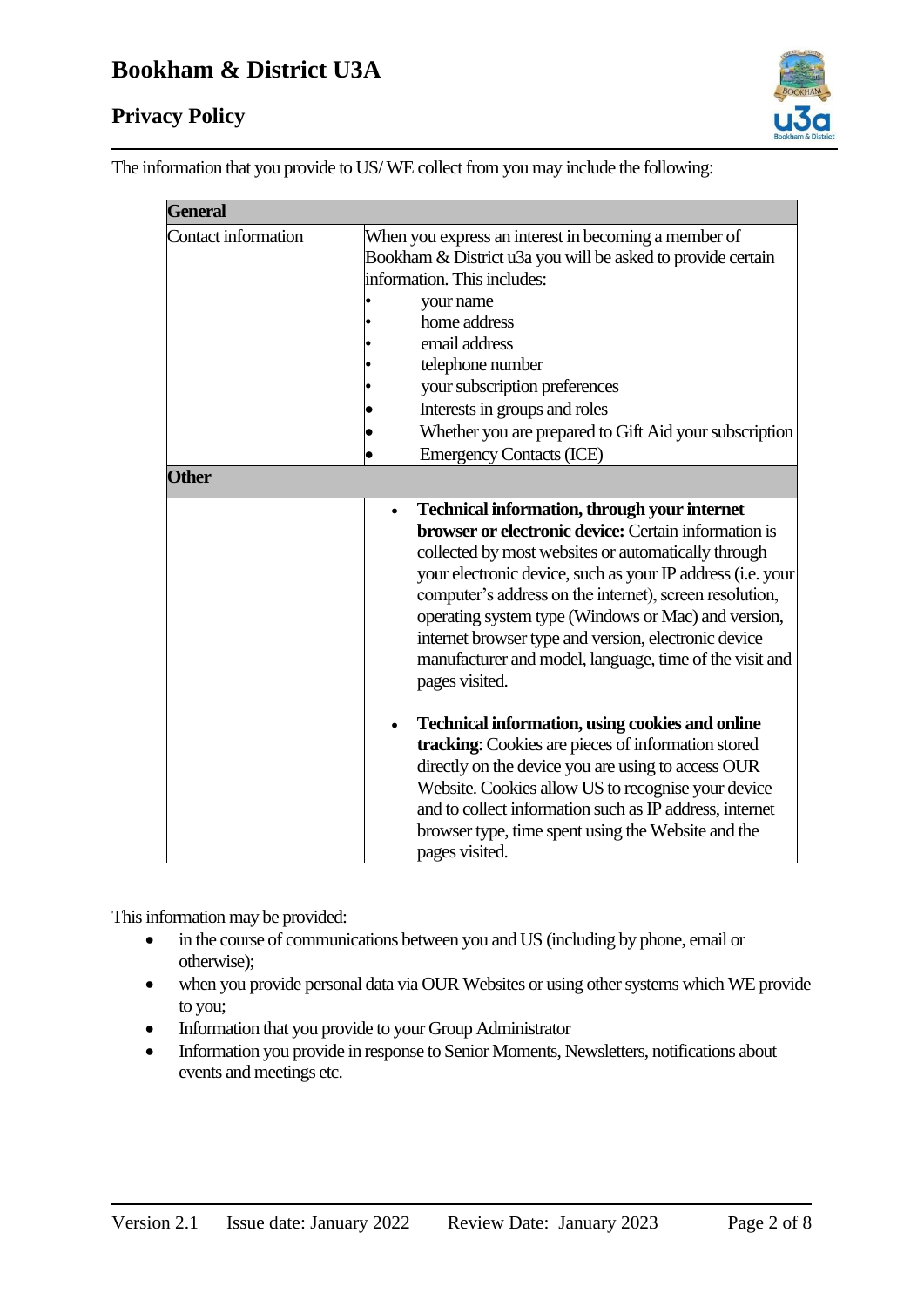

#### **Information about third parties**

In the course of US communicating with you, you may provide US with personal data relating to third parties. For example; Interest Group Administrators may include personal data of the members of their groups.

### **Consent and third parties**

WE will use this personal data in accordance with this Privacy Policy. If you are providing personal data to US relating to a third party, you confirm that you have the consent of the third party to share such personal data with US and that you have made the information in this Privacy Policy available to the third party.

### **How do WE use the personal data WE collect about you?**

WE use your personal data for a variety of different purposes during the course of US providing services to you. The purposes for which WE use your personal data are set out below. Under data protection law, WE can only use your personal data if WE have a legal basis to do so. Examples of where WE have a legal basis to process your personal data, includes when WE have your **consent**;

- it is necessary to enter into or perform a **contract** WE have with you (or to take steps at your request prior to entering into that contract);
- it is necessary to comply with a **legal obligation**; or
- it is in OUR **legitimate interests**to process your personal data.

#### **Legal Basis**

WE have set out OUR reasons for using your personal data in the table below under the heading **Legal Basis**. Where WE rely on OUR legitimate interests, WE have set out those interests in the table below.

| <b>Purpose</b>                                                                                    | <b>Legal Basis</b>   |
|---------------------------------------------------------------------------------------------------|----------------------|
| To set up and manage your membership                                                              | Contract             |
|                                                                                                   | Legitimate interests |
| To manage membership information on the Simple Membership system                                  | Contract             |
|                                                                                                   | Legitimate interests |
| To enable US to manage, develop and make improvements to the Simple                               | Legitimate interests |
| Membership system                                                                                 |                      |
| To administer, plan and manage OUR u3a                                                            | Legitimate interests |
| To monitor, develop and improve the provision of OUR u3a activity                                 | Legitimate interests |
| To communicate with you about OUR u3a products, services, activities and                          | Contract             |
| events                                                                                            | Legitimate interests |
| To communicate with you about Trust products, services, activities and events                     | Contract             |
|                                                                                                   | Legitimate interests |
| To deliver Trust publications including Third Age Matters                                         | Contract             |
|                                                                                                   | Legitimate interests |
| To comply with any legal or regulatory obligations (including in connection with Legal obligation |                      |
| a court order)                                                                                    |                      |
| To enforce or apply the agreements concerning you (including agreements                           | Contract             |
| between you and us).                                                                              | Legitimate interests |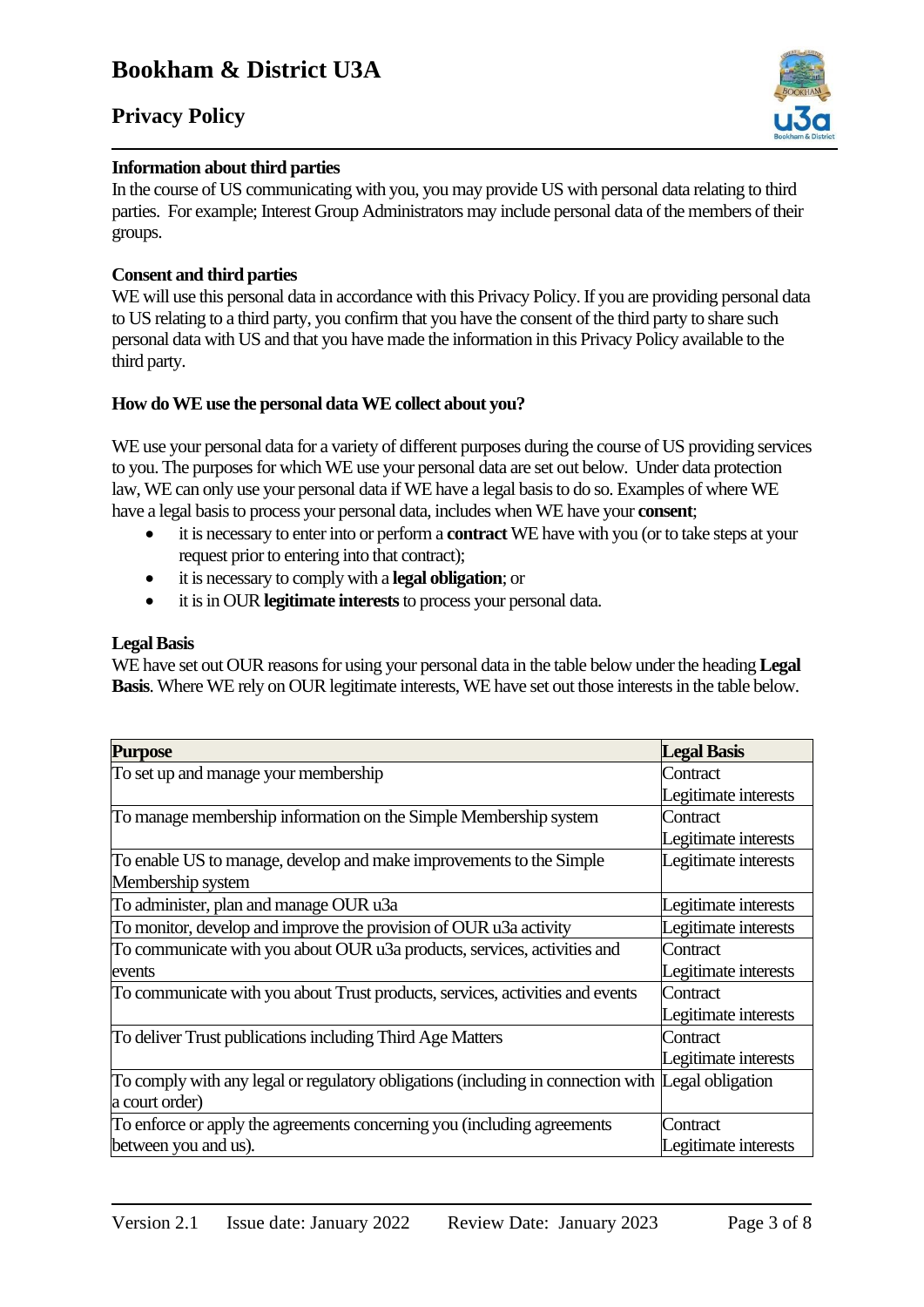## **Privacy Policy**



| <b>Purpose</b>                                            | <b>Legal Basis</b>   |
|-----------------------------------------------------------|----------------------|
| To manage any issues, complaints, feedback and enquiries. | Consent              |
|                                                           | Contract             |
|                                                           | Legitimate interests |

#### **Automated processing**

WE do not use your personal data to make any automated decisions that might affect you.

#### **Who may WE disclose your Personal data to?**

WE may share your personal data with:

- the Third Age Trust and
- Third Age Trust Trading Limited and
- OUR service providers and business partners.

For more information, please refer to Schedules 1 and 2.

#### **WE may also disclose your personal data to other third parties, for example:**

- if WE or substantially all of OUR assets are acquired by a third party, personal data held by US will be one of the transferred assets; and
- if WE are under a duty to disclose or share your personal data in order to comply with any legal obligation, or in order to enforce or apply OUR agreements concerning you (including agreements between you and us).

#### **Where will WE transfer your personal data?**

If WE transfer personal data outside the UK or the European Economic Area (**EEA**), WE will implement appropriate and suitable safeguards to ensure that such personal data will be protected as required by applicable data protection law.

#### **How long will WE keep your personal data?**

WE will keep your personal data for different periods depending on the nature of the information, the purpose for which it was collected, any legal obligation and/or business reason to retain. Examples of this period include:

- personal data relevant to your membership is retained for the period of your active membership, and for 1 year after your membership ceases.
- financial transactions are kept until the end of our financial year;
- GiftAid payments are kept for a period of six years to comply with HMRC requirements.

#### **Extensions**

Please note that the above retention period may be extended where WE need to preserve and use personal data for the purposes of bringing or defending a legal claim. In such cases, WE will continue to hold and process your personal data for as long as is necessary to deal with the legal proceedings.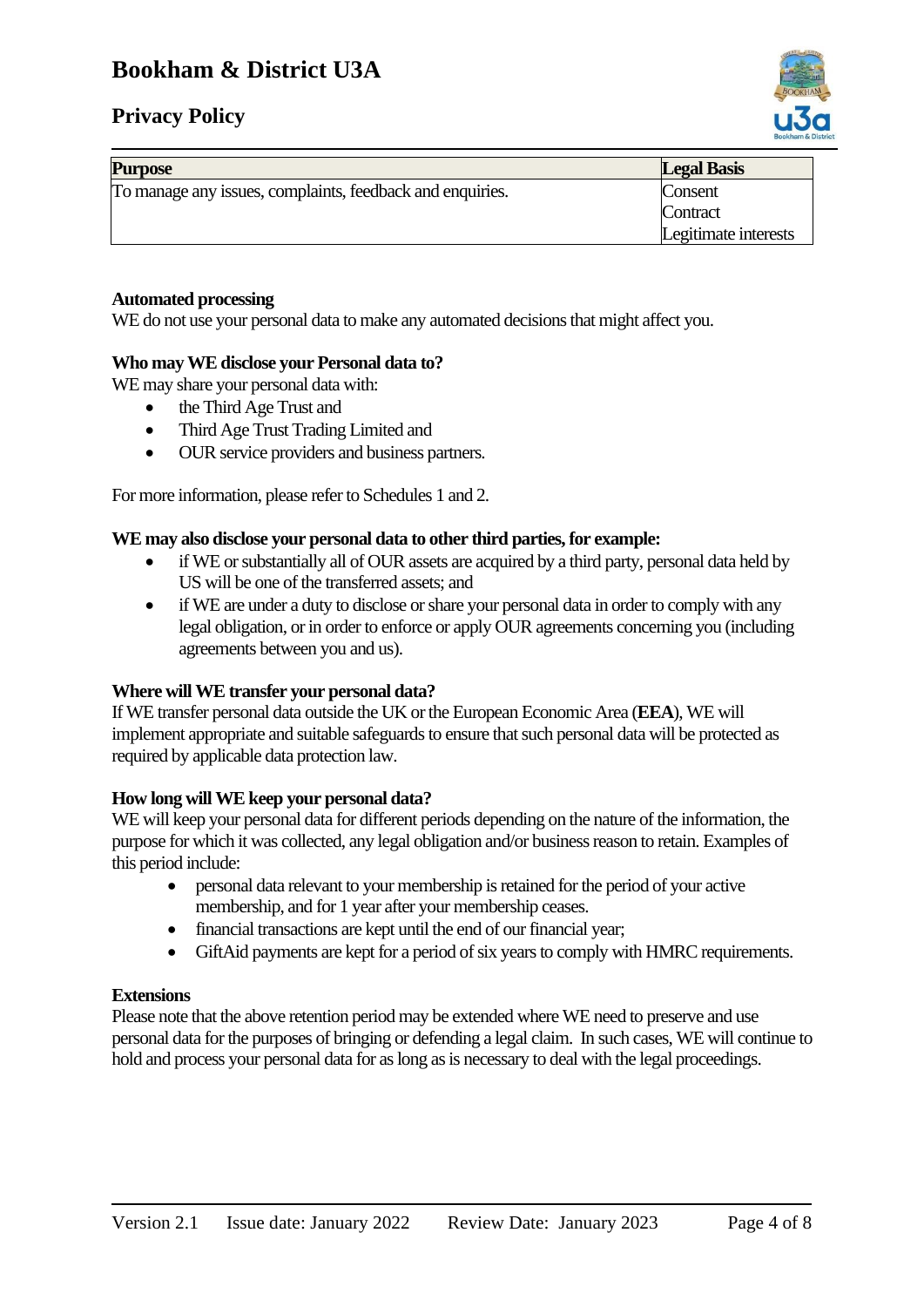

## **Your rights**

You have certain rights with respect to your personal data. The rights will only apply in certain circumstances and are subject to certain exemptions. Please see the table below for a summary of your rights.

|                                  | Summary of your rights                                                    |  |  |
|----------------------------------|---------------------------------------------------------------------------|--|--|
| <b>Right of access to your</b>   | You have the right to receive a copy of your personal data that WE hold   |  |  |
| personal data                    | about you and information about how WE use it, subject to certain         |  |  |
|                                  | exemptions.                                                               |  |  |
| <b>Right to rectify your</b>     | You have the right to ask US to correct your personal data that WE hold   |  |  |
| personal data                    | where it is incorrect or incomplete.                                      |  |  |
|                                  | To ensure the information WE hold is accurate and up to date, member's    |  |  |
|                                  | need to inform the US of any changes to their personal information. You   |  |  |
|                                  | can do this by Login to your personal details on the website using your   |  |  |
|                                  | individual password. Alternatively, you may contact the Membership        |  |  |
|                                  | Secretary. Should you wish to view the information that WE hold on you,   |  |  |
|                                  | you can login to the website as above or make this request by contacting  |  |  |
|                                  | the Membership Secretary. There may be certain circumstances where        |  |  |
|                                  | WE are not able to comply with this request. This would include where     |  |  |
|                                  | the information may contain references to other individuals or for legal, |  |  |
|                                  | investigative or security reasons. Otherwise WE will usually respond      |  |  |
|                                  | within one month of the request being made.                               |  |  |
| <b>Right to erasure of your</b>  | You have the right to ask that your personal data be deleted in certain   |  |  |
| personal data                    | circumstances. For example:                                               |  |  |
|                                  | where your personal data is no longer necessary in relation to            |  |  |
|                                  | the purposes for which it was collected or otherwise used;                |  |  |
|                                  | if you withdraw your consent and there is no other legal ground           |  |  |
|                                  | for which WE rely on for the continued use of your personal               |  |  |
|                                  | data;                                                                     |  |  |
|                                  | if you object to the use of your personal data (as set out below);        |  |  |
|                                  | if WE have used your personal data unlawfully; or                         |  |  |
|                                  | if your personal data needs to be erased to comply with a legal           |  |  |
|                                  | obligation.                                                               |  |  |
| <b>Right to restrict the use</b> | You have the right to suspend OUR use of your personal data in certain    |  |  |
| of your personal data            | circumstances. For example:                                               |  |  |
|                                  | where you think your personal data is inaccurate but only for so          |  |  |
|                                  | long as is required for US to verify the accuracy of your                 |  |  |
|                                  | personal data;                                                            |  |  |
|                                  | the use of your personal data is unlawful and you oppose the              |  |  |
|                                  | erasure of your personal data and request that it is suspended            |  |  |
|                                  | instead;                                                                  |  |  |
|                                  | WE no longer need your personal data, but your personal data is           |  |  |
|                                  | required by you for the establishment, exercise or defence of             |  |  |
|                                  | legal claims; or                                                          |  |  |
|                                  | you have objected to the use of your personal data and WE are             |  |  |
|                                  | verifying whether OUR grounds for the use of your personal                |  |  |
|                                  | data override your objection.                                             |  |  |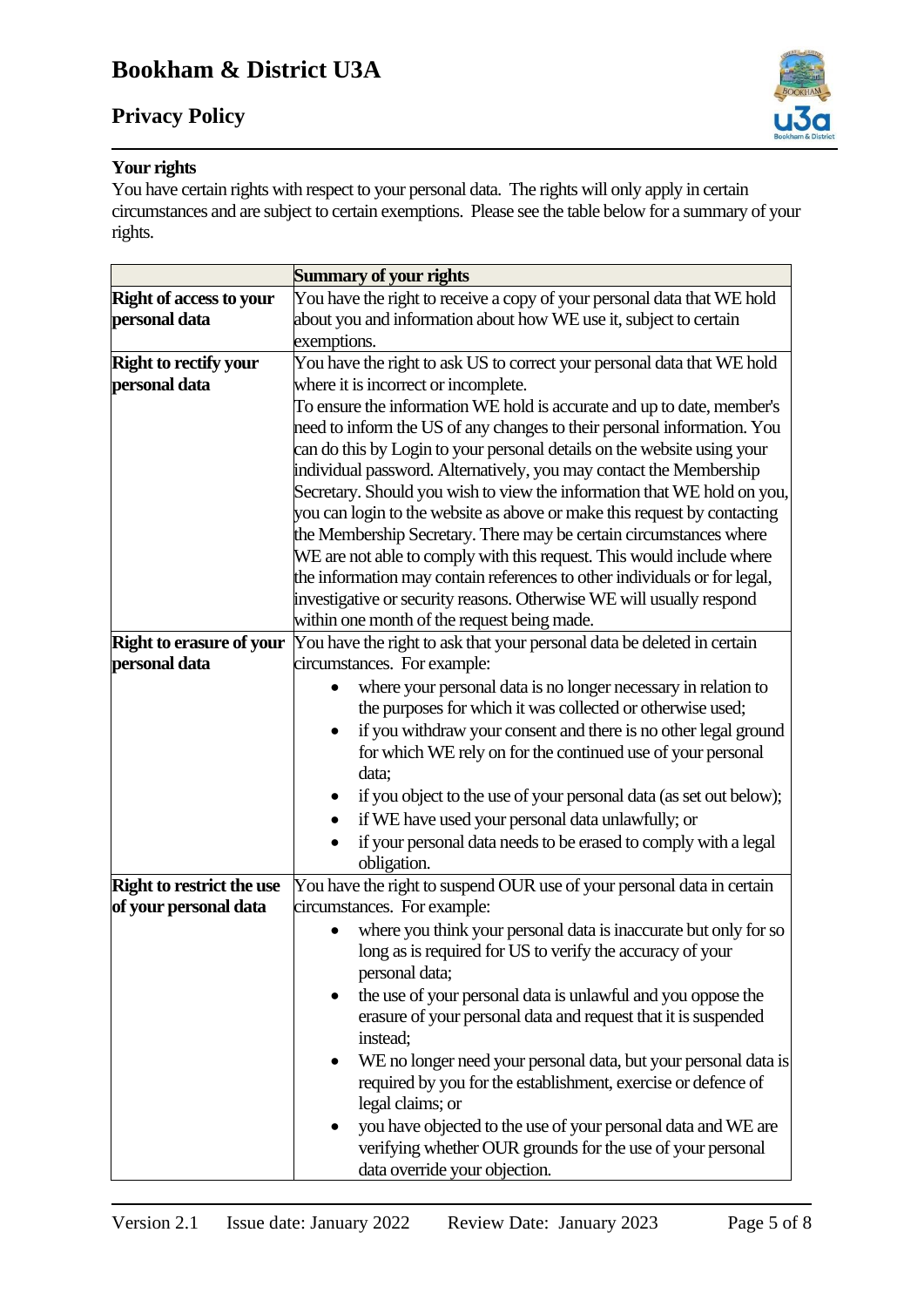## **Privacy Policy**



| <b>Summary of your rights</b>                                                                                                 |  |
|-------------------------------------------------------------------------------------------------------------------------------|--|
| You have the right to obtain your personal data in a structured, commonly                                                     |  |
| used and machine-readable format and for it to be transferred to another                                                      |  |
| organisation, where it is technically feasible.                                                                               |  |
| The right only applies:                                                                                                       |  |
| to personal data you provided to us;<br>$\bullet$                                                                             |  |
| where WE rely on the following legal bases:<br>$\bullet$                                                                      |  |
| consent; or<br>٠                                                                                                              |  |
| for the performance of a contract; and                                                                                        |  |
| when the use of your personal data is carried out by automated (i.e.                                                          |  |
| electronic) means.                                                                                                            |  |
| <b>Right to object to the use</b> You have the right to object to the use of your personal data in certain                    |  |
| circumstances and subject to certain exemptions. For example:                                                                 |  |
| where you have grounds relating to your particular situation and WE<br>$\bullet$                                              |  |
| use your personal data for our legitimate interests (or those of a third                                                      |  |
| party);                                                                                                                       |  |
|                                                                                                                               |  |
| if you object to the use of your personal data for direct marketing<br>$\bullet$                                              |  |
| purposes; and                                                                                                                 |  |
| where WE use your personal data to take a decision which is based                                                             |  |
| solely on automated processing where that decision produces a legal                                                           |  |
| effect or otherwise significantly affects you.                                                                                |  |
| You have the right to withdraw your consent at any time where WE rely                                                         |  |
| on consent to use your personal data.<br>Right to complain to the                                                             |  |
| You have the right to complain to the relevant data protection authority,                                                     |  |
| which is in the case of us, the Information Commissioner's Office (ICO),                                                      |  |
| where you think WE have not used your personal data in accordance with<br>data protection law. The ICO's contact details are: |  |
| <b>Information Commissioner's Office</b>                                                                                      |  |
| Wycliffe House                                                                                                                |  |
| <b>Water Lane</b>                                                                                                             |  |
| Wilmslow                                                                                                                      |  |
| Cheshire                                                                                                                      |  |
| SK9 5AF                                                                                                                       |  |
|                                                                                                                               |  |

### **Third party links**

OUR Website may include links to third-party websites, plug-ins and applications. Clicking on those links or enabling those connections may allow third parties to collect or share data about you. WE do not control these third-party websites and are not responsible for how they handle your personal data. When you leave OUR Website, WE encourage you to read the privacy notice of every website you visit.

#### **Cookies**

The Website uses cookies to distinguish you from other users of the Website. This helps US to provide you with a good experience when you browse the Website and also allows US to improve the Website.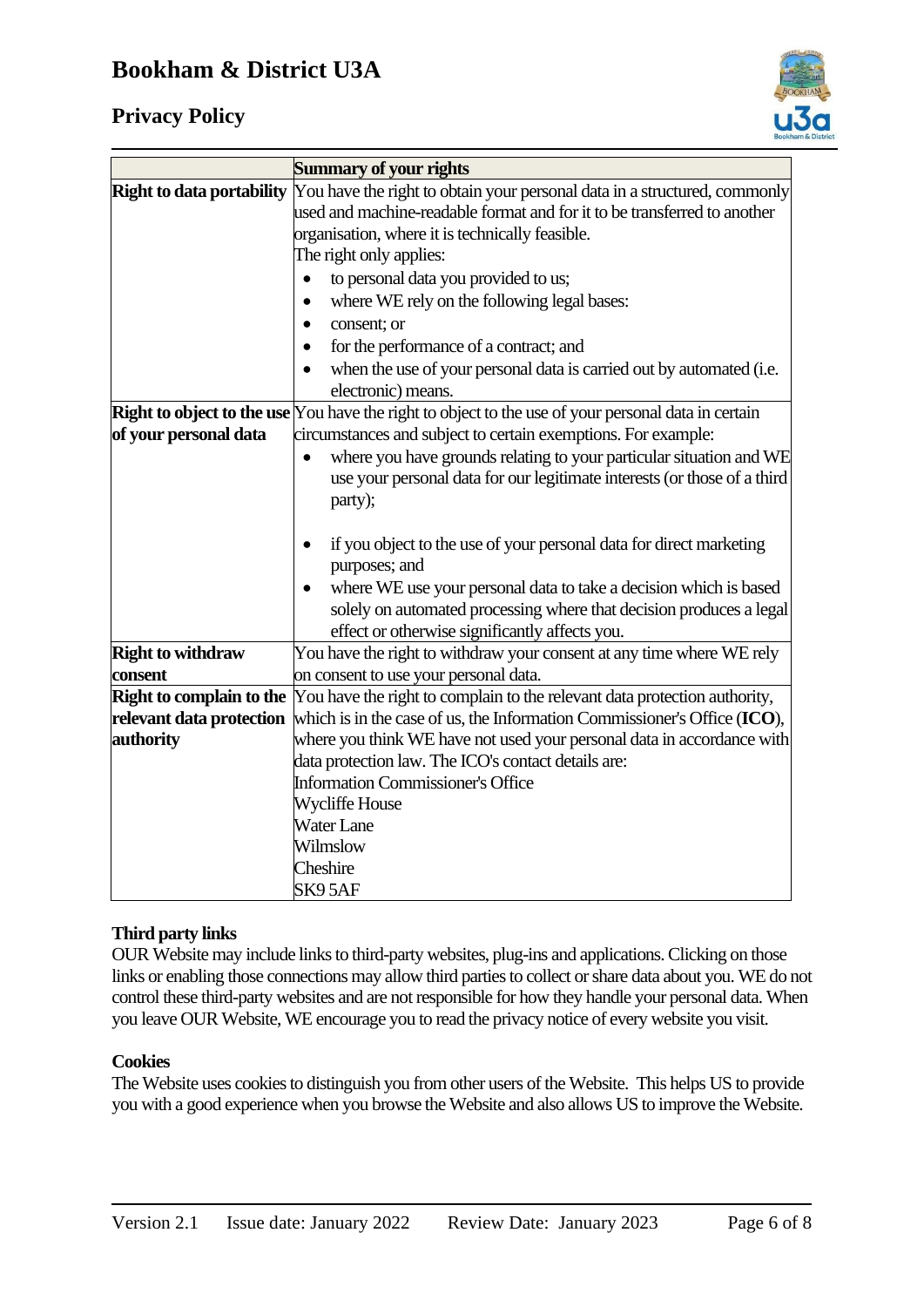## **Privacy Policy**



### **Changes to OUR privacy policy**

This Privacy Policy is available on the website/at monthly meetings/or by requesting a copy from the Membership Secretary. This policy may change from time to time. Members will be informed via the newsletter and the monthly meetings when any material changes are made to OUR policies and procedures.

### **Queries**

If you have any questions regarding this Privacy Policy or the way we use your personal data, please contact either the Secretary or Membership Secretary

#### **Adoption and Review**

This policy was adopted on 26 November 2020 Policy review dates: November 2021 and January 2022